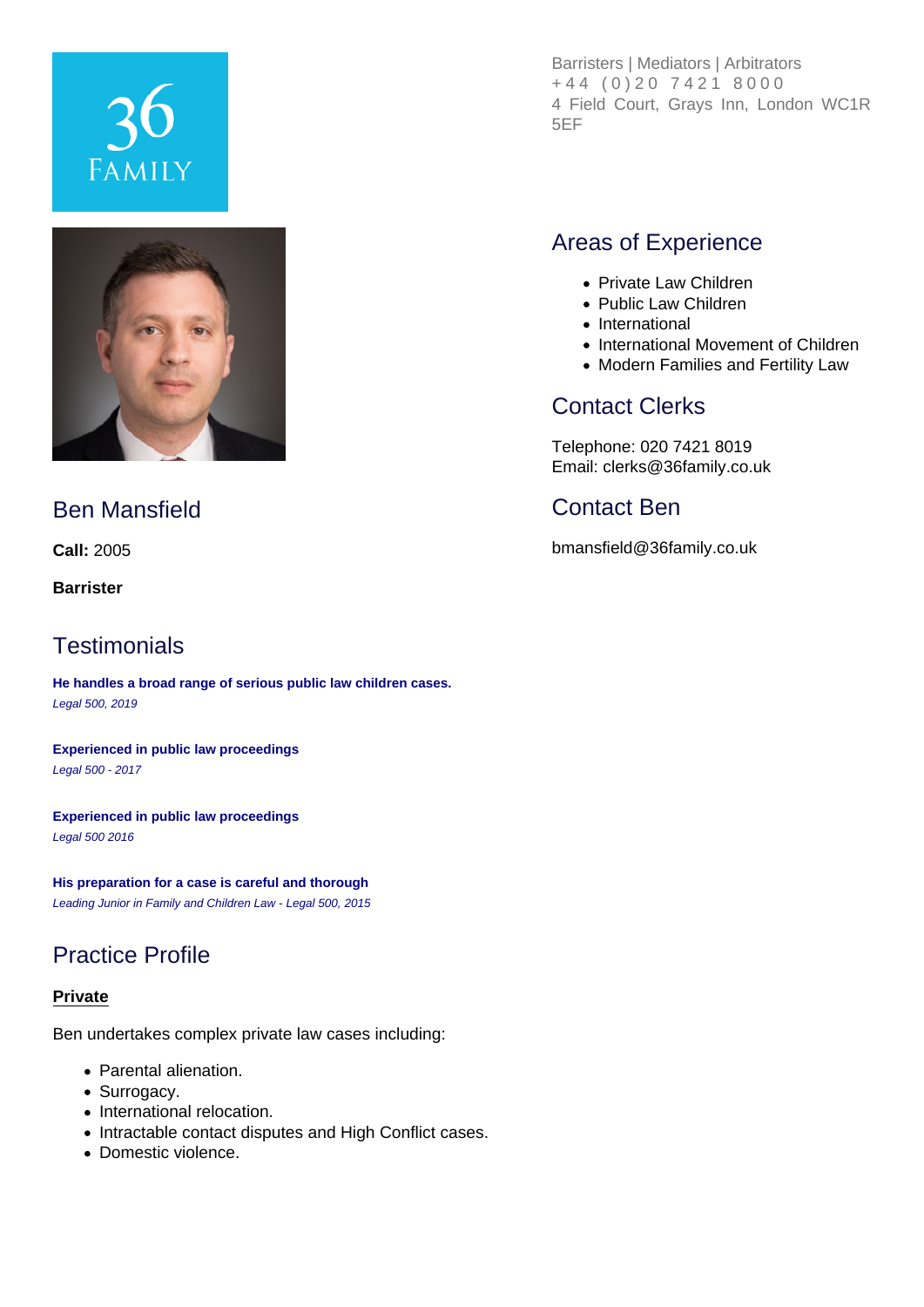Ben is renowned for his mastery of the detail of the case, skilled negotiation and focused and effective crossexamination, and his ability to instil confidence in his clients.

## **Public**

Ben undertakes serious and complex public law cases, including:

- Catastrophic injury and death.
- Radicalisation.
- Sexual abuse.
- Care cases with a Human Rights Act element.
- Re-opening of fact-findings.
- Contested adoption.

His cases are often in the High Court containing complex medical and legal issues, and he is well regarded for his written and oral advocacy, and management of challenging evidence.

## Work Undertaken

Private law - children

Public law - children

International children

Human Rights Act claims

## Appointments & Memberships

- Inner Temple
- Family Law Bar Association
- Midland Circuit
- Deputy Chair of the Leicester and Leicestershire Family Justice Board, Education and Training subcommittee

## Notable Cases

## **A City Council v A Mother & A Father & Ors (Care Proceedings: Radicalisation) [2019] EWHC 3076 (Fam)**

High Court: Care proceedings where the key issue was radicalisation and extremist material. The children are placed at home under final care orders with exceptional support measures including monitoring of electronic devices. The Judge praised the approach to assessment, and often it is criticised in this category of cases.?

## **H (A Minor) v Northamptonshire County Council & Legal Aid Agency [2017] EWHC 282 (Fam)**

High Court: care proceedings with Human Rights claim. Authority on third party costs orders in care proceedings (obtained against the Legal Aid Agency), and procedural guidance given as to how to prosecute Human Rights Act claims associated with care proceedings.

## **A and Anor v Northamptonshire County Council and Ors [2018] EWHC 3244 Fam**